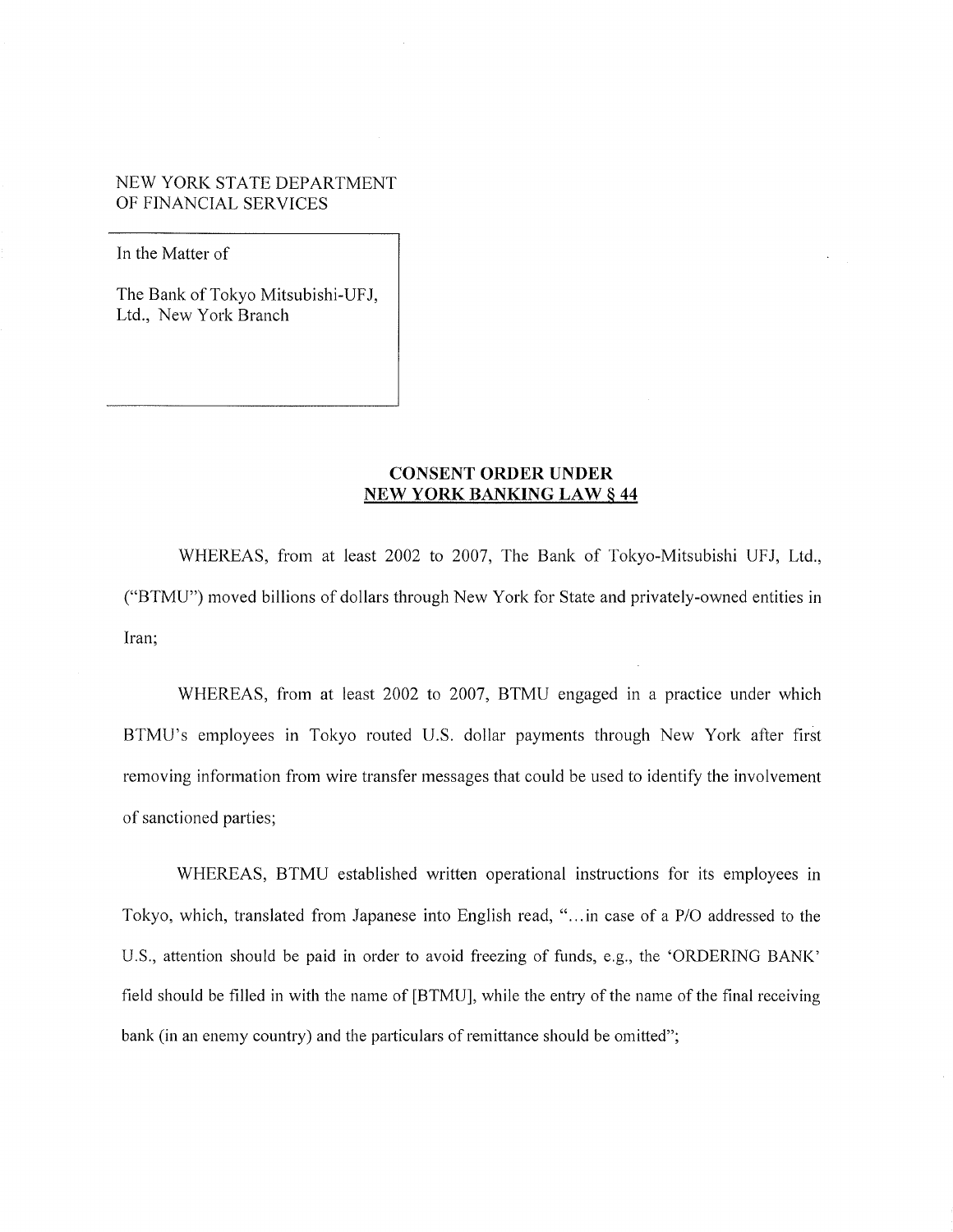WHEREAS, using these means and other non-transparent means, from 2002 through 2007, BTMU estimates that it cleared approximately 28,000 U.S. dollar payments through New York worth close to \$100 billion involving Iran, and additional payments involving Sudan and Myanmar, and certain entities on the Specially Designated Nationals list issued by the U.S. Treasury Department's Office of Foreign Asset Control ("OFAC"); <sup>1</sup>

WHEREAS, after learning of these practices (described above) in 2007 and conducting an internal review of these practices, BTMU reported its findings to the U.S. authorities, and has represented that it has ceased such practices and undertaken remediation efforts;

NOW THEREFORE, the Department of Financial Services (the "Department") and BTMU (the "Parties") are willing to resolve the matters cited herein as follows:

### **SETTLEMENT PROVISIONS**

#### **Monetary Payment:**

I. BTMU will pay a civil monetary payment to the Department pursuant to Banking Law § 44 and 44-A in the amount of two hundred and fifty million U.S. dollars (\$250,000,000). BTMU will pay the entire amount of \$250,000,000 within ten (10) days of executing the Consent Order.

### **Compliance Review:**

2. Within thirty (30) days of executing the Consent Order, BTMU will identify an independent consultant acceptable to the Depmiment who will report directly to the Department to conduct a comprehensive review (the "Compliance Review") of the BSA/AML related sanctions compliance programs, policies, and procedures now in place at the Bank's New York

 $<sup>1</sup>$  During this time period, Iran, Sudan and Myanmar were subject to U.S. economic sanctions.</sup>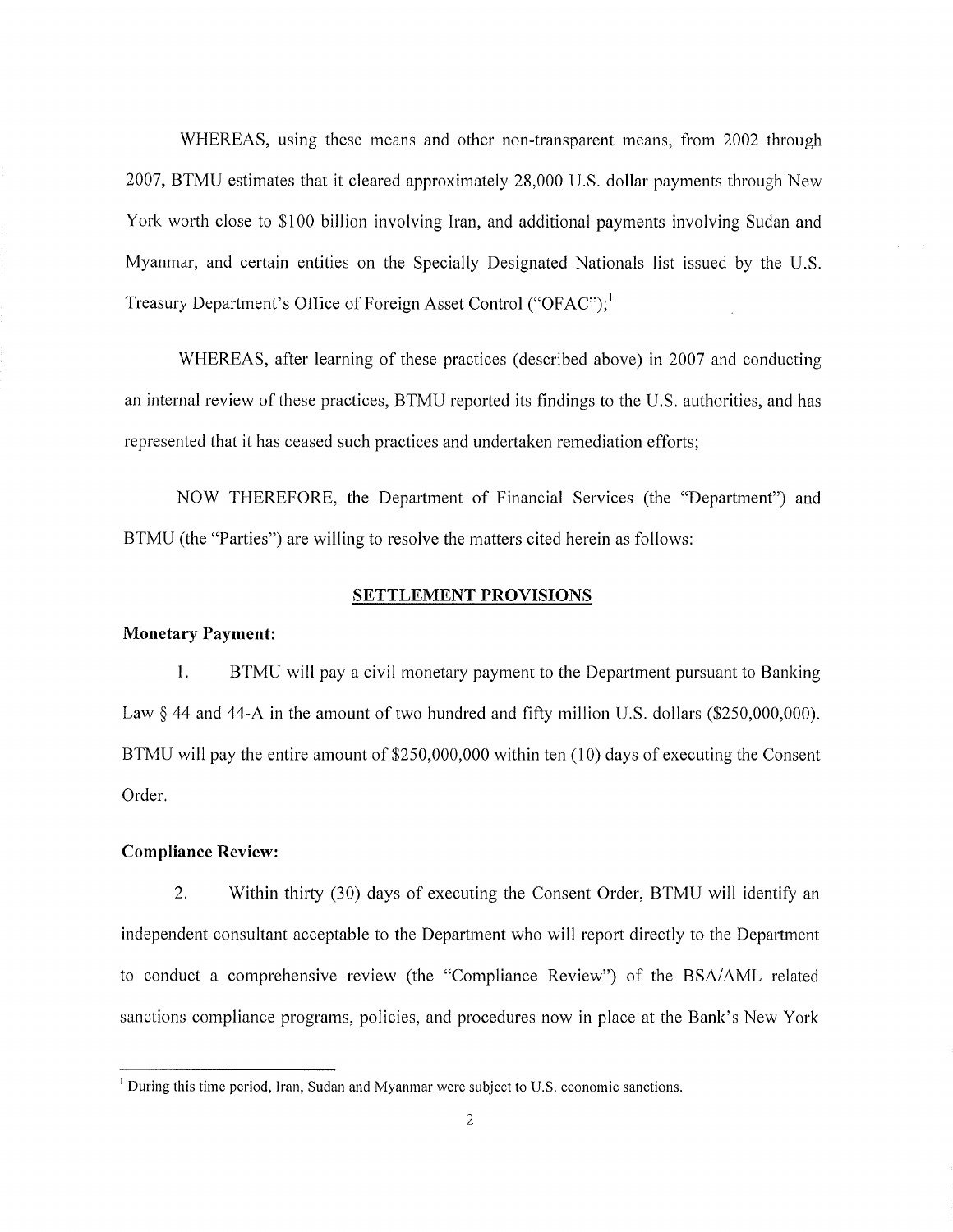Branch (the "New York Program"). The Consultant will have authority, to the extent legally permissible, to examine and assess the Bank's existing BSA/AML operations that are performed outside the United States on behalf of the Bank's New York Branch. Based on the Compliance Review, the Consultant will identify needed corrective measures to address identified flaws, weaknesses or other deficiencies in the New York Program, and oversee their implementation. The Consultant will also examine and assess the Bank's New York Branch's compliance with those corrective measures.

3. BTMU agrees to cooperate fully with the Consultant by, including but not limited to, providing the Consultant access to all relevant personnel and records to the extent legally permissible. The term of the Consultant will extend for one year from the date of formal engagement. Any dispute as to the scope of the Consultant's authority will be resolved by the Department in the exercise of its sole discretion after appropriate consultation with BTMU and/or the Consultant.

4. Within thirty (30) days of executing the Consent Order, BTMU will submit to the Department for approval the proposed terms of the Consultant's engagement ("Engagement Letter").

5. Within ninety (90) days of BTMU' s receipt of the Department's written approval of such terms, the Consultant will submit to the Parties a written report of findings, including proposed corrective measures from the Compliance Review (the "Compliance Review Report"). Thereafter, the Consultant will submit written progress reports ("Progress Reports") to the Parties.

3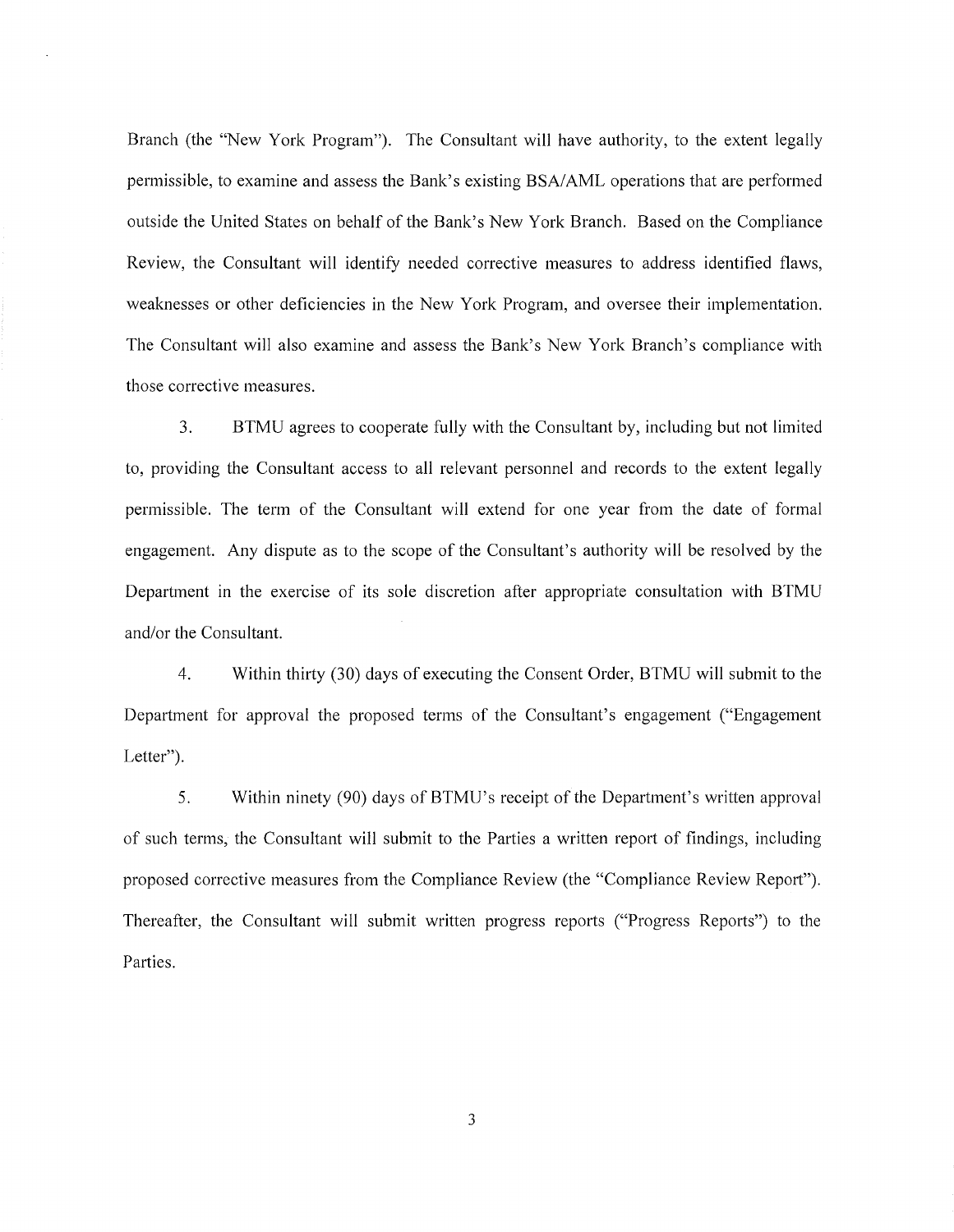# **Compliance Programs:**

6. Within sixty (60) days of the receipt of the Compliance Review Report, BTMU will submit to the Department for approval a written plan that is designed to improve and enhance the current New York Program, incorporating the Compliance Review Report (the "Action Plan"). The Action Plan will provide for enhanced internal controls and updates and/or revisions to current policies, procedures and processes of the New York Branch in order to ensure full compliance with all applicable provisions of the BSA, the rules and regulations issued thereunder, OF AC requirements and the requirements of the Consent Order. Upon receipt of written approval by the Department, BTMU will begin to implement the changes.

## **Management Oversight:**

7. Within sixty (60) days following the receipt of the Compliance Review Report, BTMU is to submit to the Department for approval a written plan to improve and enhance management oversight of BTMU NY's program ("Management Oversight Plan"). The Management Oversight Plan will address all relevant matters identified in the Compliance Review Report, provide a sustainable management oversight framework, and will take effect within thirty (30) days of receipt of written approval.

#### **Breach of the Consent Order:**

8. In the event that the Department believes BTMU to be materially in breach of the Consent Order ("Breach"), the Department will provide written notice to BTMU of the Breach and BTMU must, within ten (10) business days from the date of receipt of said notice, or on a later date if so determined in the sole discretion of the Department, appear before the Department to demonstrate that no Breach has occurred or, to the extent pertinent, that the Breach is not material or has been cured.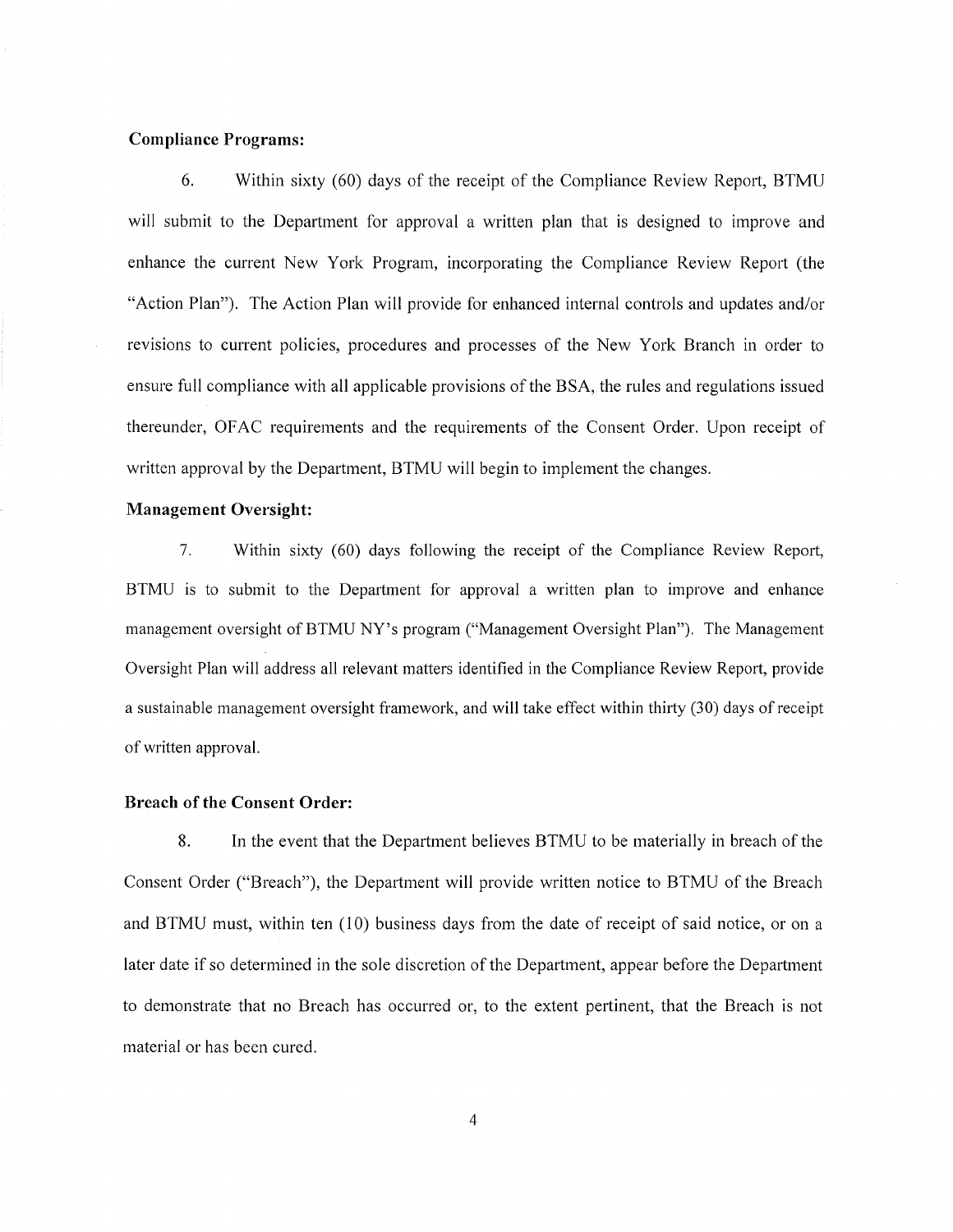9. The Parties understand and agree that BTMU's failure to make the required demonstration within the specified period is presumptive evidence of BTMU's Breach. Upon a finding of Breach, the Department has all the remedies available to it under the New York Banking and Financial Services Laws and may use any and all evidence available to the Department for all ensuing hearings, notices, orders and other remedies that may be available under the Banking and Financial Services Laws.

#### **Waiver of Rights:**

I0. The Parties further understand and agree that no provision of the Consent Order is subject to review in any court or tribunal outside the Department.

# **Parties Bound By the Consent Order:**

11. It is further understood that the Consent Order is binding on the Department and BTMU, as well as their successors and assigns that are within the supervision of the Department, but it specifically does not bind any federal or other state agencies or any law enforcement authorities.

12. This Consent Order resolves all matters before the Department relating to the conduct set forth in the Consent Order or disclosed to the Department in connection with this matter, provided that BTMU complies with the terms of the Consent Order. The Consent Order does not apply to conduct that BTMU did not disclose to the Department in connection with this matter.

13. During the period in which the Consent Order remains in effect, the approved Program, Plans, and Engagement Letter as referenced herein will not be amended or rescinded without the prior written approval of the Department, other than amendments necessary to comply with applicable laws and regulations.

5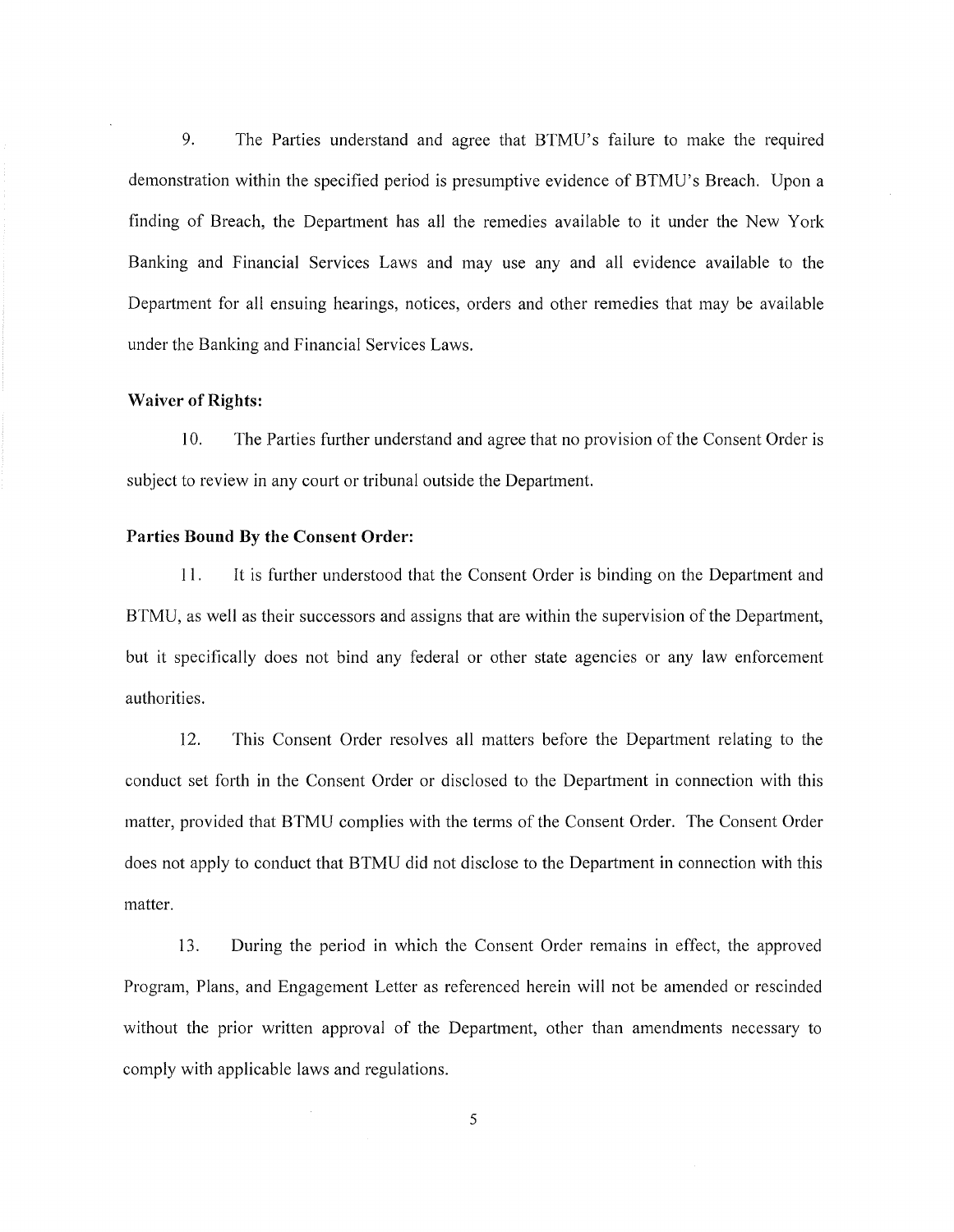14. Within ten (10) days after the end of each quarter following the execution of the Consent Order, BTMU will submit to the Department written progress reports detailing the form and manner of all actions taken to secure compliance with the provisions of the Consent Order and the results thereof. BTMU's responses to any audit reports covering BSA/AML matters prepared by internal and external auditors will be included with the progress report. The Department may, in writing, and in its discretion, discontinue the requirement for progress reports or modify the reporting schedule.

# **Notices:**

15. All communications regarding this order shall be sent to:

Gaurav Vasisht Executive Deputy Superintendent Banking Division New York State Department of Financial Services One State Street New York, NY 10004

Eiji Sumi General Manager Compliance & Legal Division The Bank of Tokyo-Mitsubishi UFJ, Ltd. 2-7-1 Marunouchi, Chiyoda-ku Tokyo, 100-8330, Japan

Irwin Nack Chief Compliance Officer & General Manager Compliance Division for the Americas The Bank of Tokyo-Mitsubishi UFJ, Ltd. Headquarters for the Americas 1251 Avenue of the Americas New York, NY 10020-1104

# **Miscellaneous:**

16. Each provision of the Consent Order will remain effective and enforceable until stayed, modified, terminated or suspended in writing by the Department.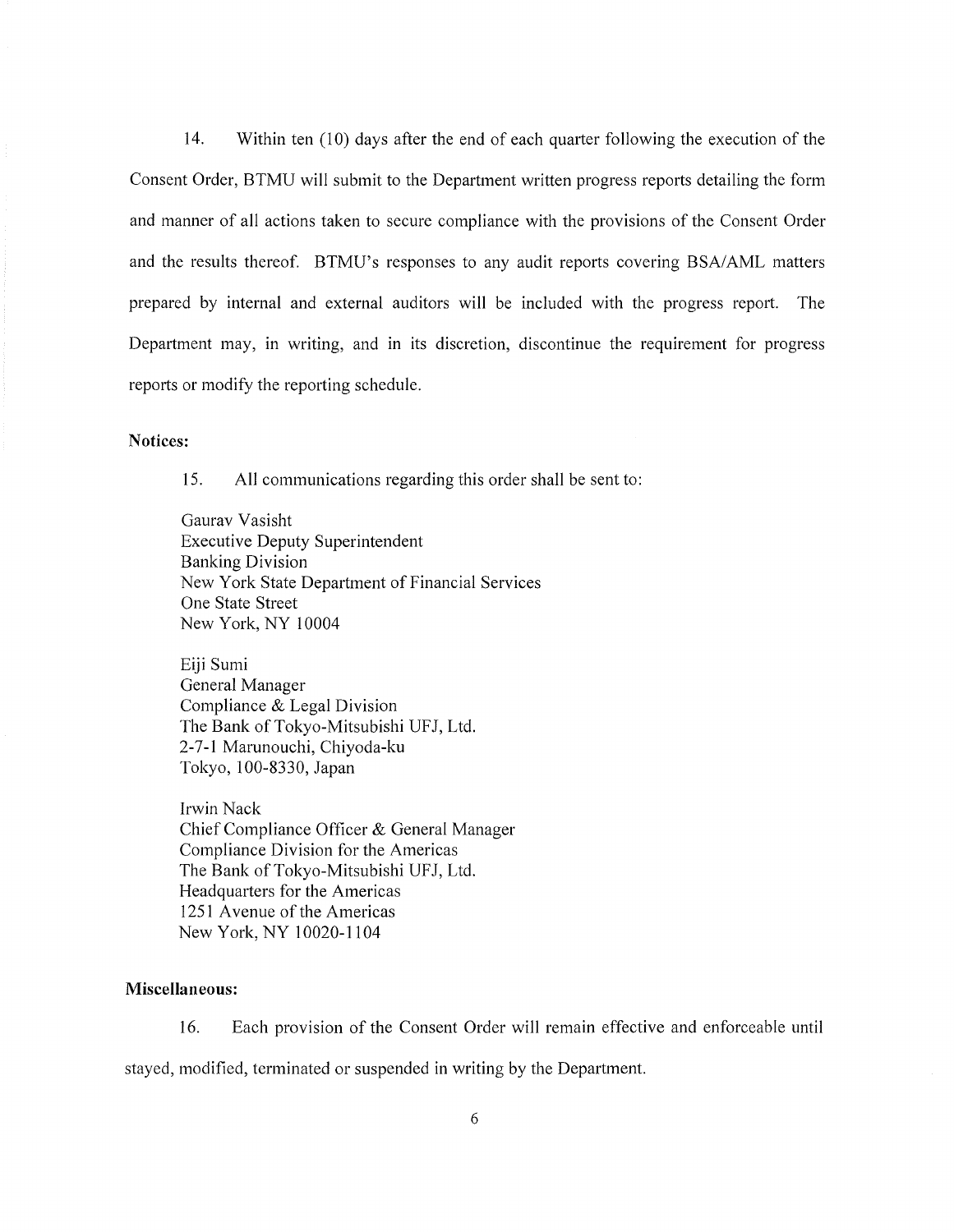17. No promise, assurance, representation, or understanding other than those contained in the Consent Order has been made to induce any party to agree to the provisions of the Consent Order.

IN WITNESS WHEREOF, the parties hereto have caused this Consent Order to be executed as of this 19th day of June, 2013.

Nobuyuki Hirano President

THE BANK OF TOKYO~MITSUBISHI UFJ, LTD.<br>By: Katsumi Hatao Chief Executive Headquarters for the Americas

THE BANK OF TOKYO-MITSUBISHI UFJ, NEW YORK STATE<br>LTD.  $\overbrace{ }$  DEPARTMENT OF FINANCIAL SERVICES

THE BANK OF TOKYO-MITSUBISHI UFJ, NEW YORK STATE<br>LTD.<br>By: Second Benjamin M. Lawsky<br>Robuyuki Hirano<br>Benjamin M. Lawsky